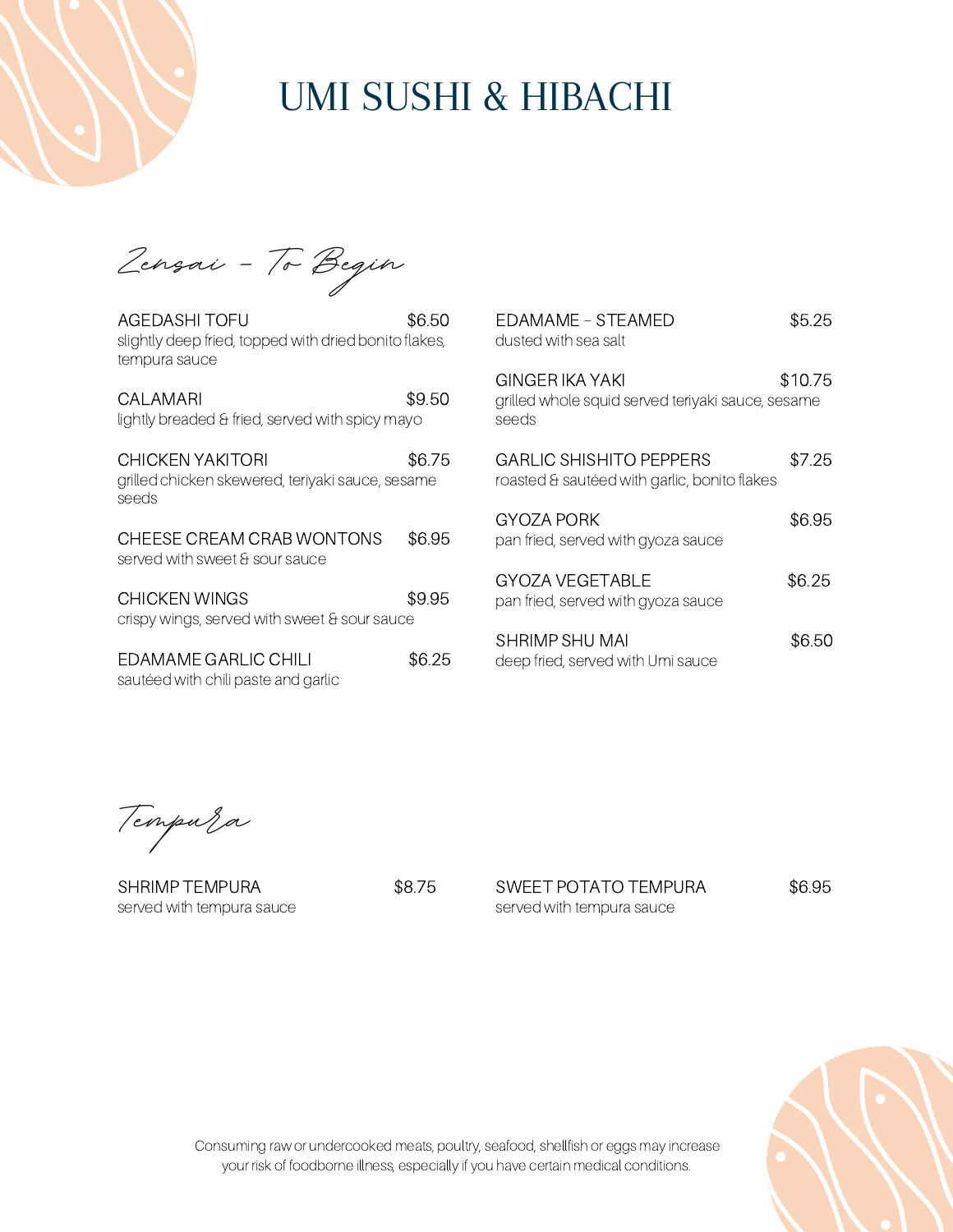

# UMI SUSHI & HIBACHI

**Sushi Zensai**

BAKED MUSSELS \$9.95 baked with spicy kani, spicy mayo, topped with masago, green onions, eel sauce

#### BUTTERFISH TATAKI \$12.95

seared super white tuna, topped with asparagus, ponzu dressing

### HAMACHI KAMA \$13.75

baked yellowtail collar, topped with masago, green onions & served with lemon and Umi sauce

OYSTERS (6) \$15.50 topped with masago, scallion, ponzu, thai chili

SALMON KAMA \$11.50 baked salmon collar, topped with masago, green onions & served with lemon and Umi sauce

SALMON ROLL UP \$13.25

salmon sashimi wrapped spicy kani, mango, cucumber, topped with house sauce

### SALMON TORO CAVIAR \$15.50

topped with tobiko,fresh wasabi, sweet ponzu sauce

SCALLOP CRUDO \$15.50 seared scallops topped with fresh wasabi, tobiko, sweet ponzu

TAKO SU \$11.25 tako served with lemon, cucumber, ponzu dressing, masago, green onion

## TUNA TATAKI \$12.95

topped with masago, alfalfa sprouts, scallions, thai chilies, Umi sauce

## TUNA POKE \$13.95

fresh tuna, avocado, grape tomato, onion, mango, topped with masago, Umi sauce

## UMI-TONS \$9.25

cream cheese wontons topped with spicy kani, tuna, avocado, serrano peppers, masago, eel sauce, spicy mayo

### YELLOWTAIL JALAPENO \$13.50

topped with jalapeno, masago, scallions, ponzu dressing sauce



Consuming raw or undercooked meats, poultry, seafood, shellfish or eggs may increase your risk of foodborne illness, especially if you have certain medical conditions.